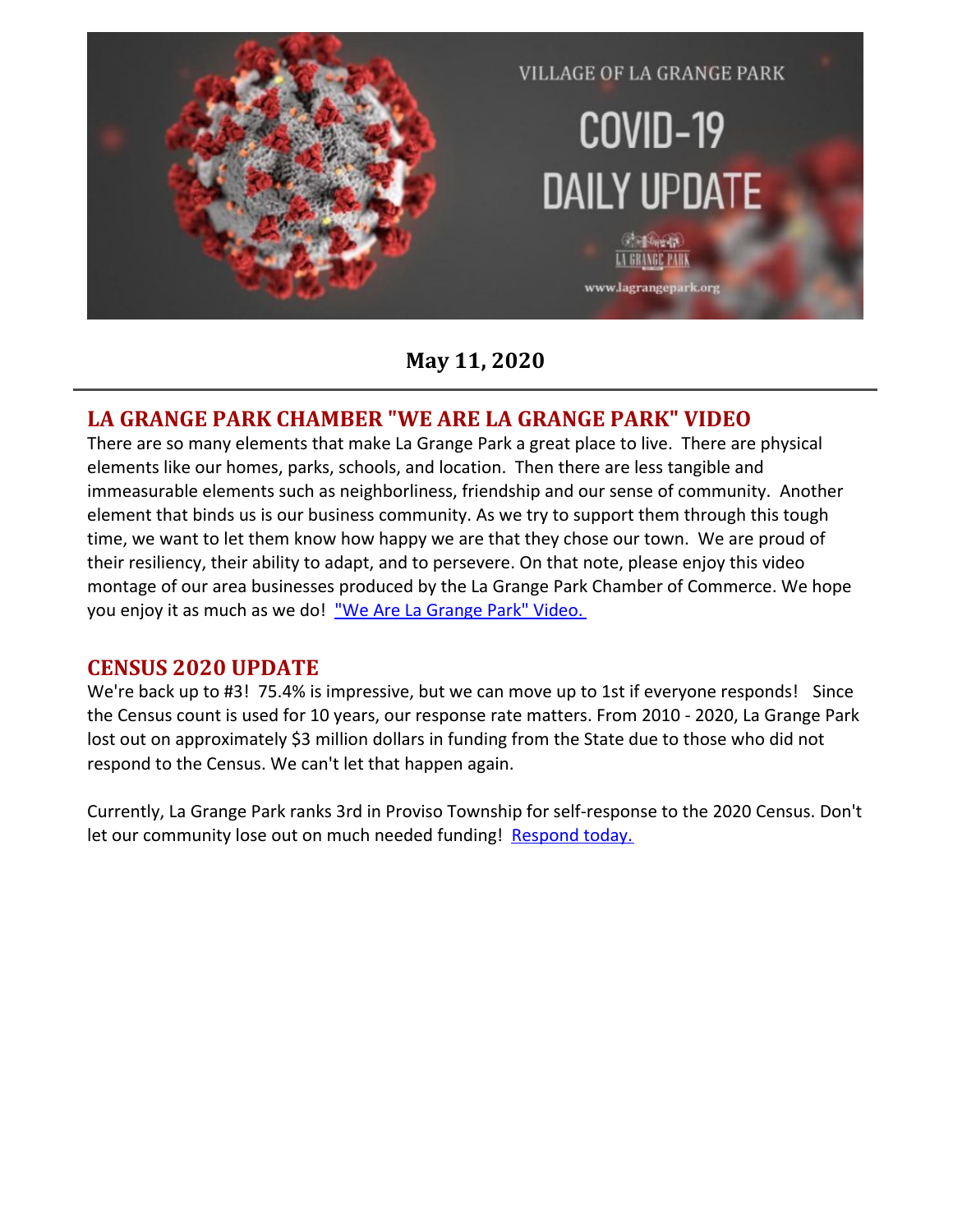|              | <b>Participation Rates</b> | 5.11.20 | Self Response Rate (GOAL 82%) as of May 11, 2020                                                                  |                    |                                     |
|--------------|----------------------------|---------|-------------------------------------------------------------------------------------------------------------------|--------------------|-------------------------------------|
| 1            | <b>Western Springs</b>     | 81.3%   | <b>National</b>                                                                                                   | <b>Illinois</b>    | <b>Proviso</b>                      |
| $\mathbf{z}$ | Westchester                | 77.6%   | 58.5%                                                                                                             | 63.5%              | 63.9%                               |
| 3            | La Grange Park             | 75.4%   |                                                                                                                   |                    | HAVE YOU TAKEN                      |
| 4            | <b>Brookfield</b>          | 74.3%   |                                                                                                                   |                    |                                     |
| 5            | <b>North Riverside</b>     | 71.8%   |                                                                                                                   |                    | THE CENSUS YET?                     |
| 6            | <b>Berkeley</b>            | 71.0%   |                                                                                                                   |                    | WWW.2020CENSUS.GOV                  |
| 7            | <b>Broadview</b>           | 65.9%   |                                                                                                                   |                    | ENGLISH: 844.330.2020               |
| 8            | <b>Hillside</b>            | 64.9%   |                                                                                                                   |                    | SPANISH: 844.468.2020               |
| 9            | <b>Northlake</b>           | 63.6%   |                                                                                                                   |                    |                                     |
| 10           | <b>Forest Park</b>         | 62.9%   |                                                                                                                   |                    | 10 MINUTES AFFECT THE NEXT 10 YEARS |
| 11           | <b>Bellwood</b>            | 61.5%   |                                                                                                                   |                    | <b>DEADLINE</b>                     |
| $12 \,$      | <b>Maywood</b>             | 52.8%   |                                                                                                                   | <b>BE COUNTED.</b> | <b>OCTOBER 31, 2020</b>             |
| 13           | <b>Melrose Park</b>        | 49.8%   | Everyone Counts                                                                                                   |                    |                                     |
| 14           | <b>Stone Park</b>          | 43.9%   | <b>Proviso Census 2020 Awareness &amp; Education</b><br>Nathaniel George Booker - nathaniel@provisocensus2020.com |                    |                                     |

## **VEHICLE STICKER RENEWAL EXTENDED**

Due to COVID-19, Village vehicle sticker and dog tag due dates have been extended to October 31st. Stickers with the July 31st, 2020 expiration date are valid until October 31st.

## **REQUEST A CLOSED HOME OR VACATION CHECK ONLINE**

The La Grange Park Police Department is pleased to announce an additional online opportunity for registering closed homes or vacation watches with the Police Department. Using public safety software available through Frontline Public Safety Solutions (Frontline PSS), residents can now request closed home or vacation watches online. La Grange Park residents will still be able to request a Vacation Watch in person at the Police Department counter in the Village Hall complex upon its reopening from the COVID-19 pandemic. Residents are encouraged to try the Frontline PSS Vacation Watch module online to complete your request. For more information on the Frontline PSS or to register your home for a Vacation Watch, visit the La Grange Park PD Frontline website at [www.frontlinepss.com/lagrangepark.](https://www.frontlinepss.com/lagrangepark)

## **TODAY'S NEWS RELEASES FROM ILLINOIS.GOV**

- Public Health Officials Announce 1,266 New Cases of [Coronavirus](https://www2.illinois.gov/Pages/news-item.aspx?ReleaseID=21528) Disease
- [Governor's](https://coronavirus.illinois.gov/sfc/servlet.shepherd/document/download/069t000000BadS0AAJ?operationContext=S1) "Restore Illinois" Plan
- . "Restore Illinois [Frequently](https://coronavirus.illinois.gov/s/restore-illinois-faqs) Asked Questions

#### **CANCELED EVENTS**

- Planning & Zoning Commission (May 19)
- Due to social distancing requirements the Village has suspended all garage/yard sales, block parties, craft and plant shows, and sidewalk sales (curbside pickup is allowed) through May 30.

# **ADDITIONAL COVID-19 RESOURCES**

Village [Coronavirus](http://www.lagrangepark.org/505/Coronavirus-COVID-19) webpage